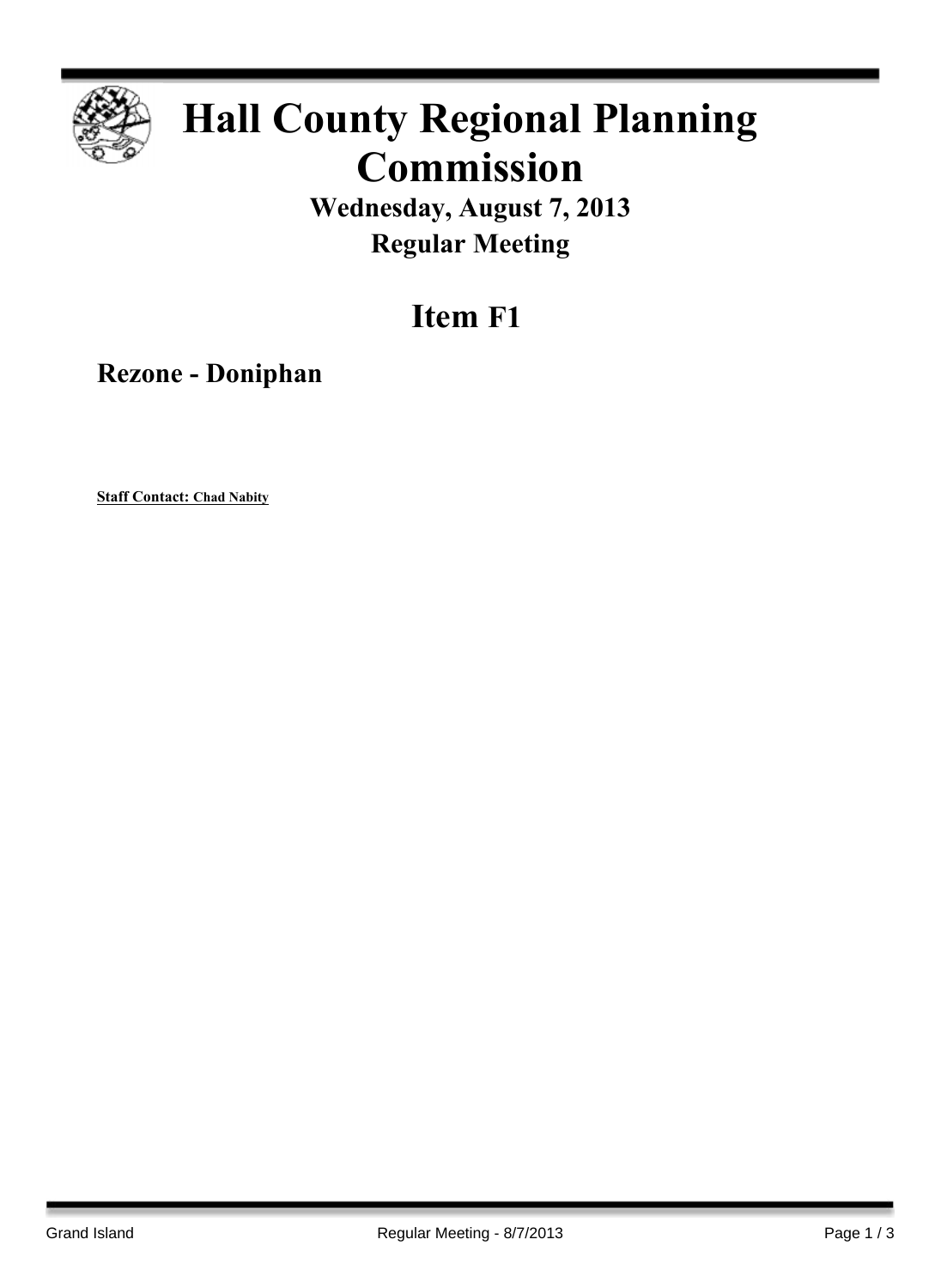July 25, 2013

Dear Members of the Board:

## **RE: Rezoning – Change of Zoning. Rezone request changing property from R3 Multi Family Residential to BG – General Commercial Zone, located in the Village of Doniphan.**

For reasons of Section 19-923 Revised Statues of Nebraska, as amended, there is herewith submitted a rezone request to the Doniphan Zoning Map from R3 Multi Family Residential to BG – General Commercial Zone, located on a tract of land comprising of Lot One (1), in Block Three (3), in the Original Town of Doniphan, Hall County, Nebraska, as shown on the enclosed map.

You are hereby notified that the Regional Planning Commission will consider this zoning change at the next meeting that will be held at 6:00 p.m. on August 7, 2013 in the Council Chambers located in Grand Island's City Hall.

Sincerely,

Chad Nabity, AICP Planning Director

cc: Doniphan Clerk Doniphan Attorney Director of Public Works Hall County Zoning

This letter was sent to the following School Districts 1R, 2, 3, 8, 12, 19, 82, 83, 100, 126.